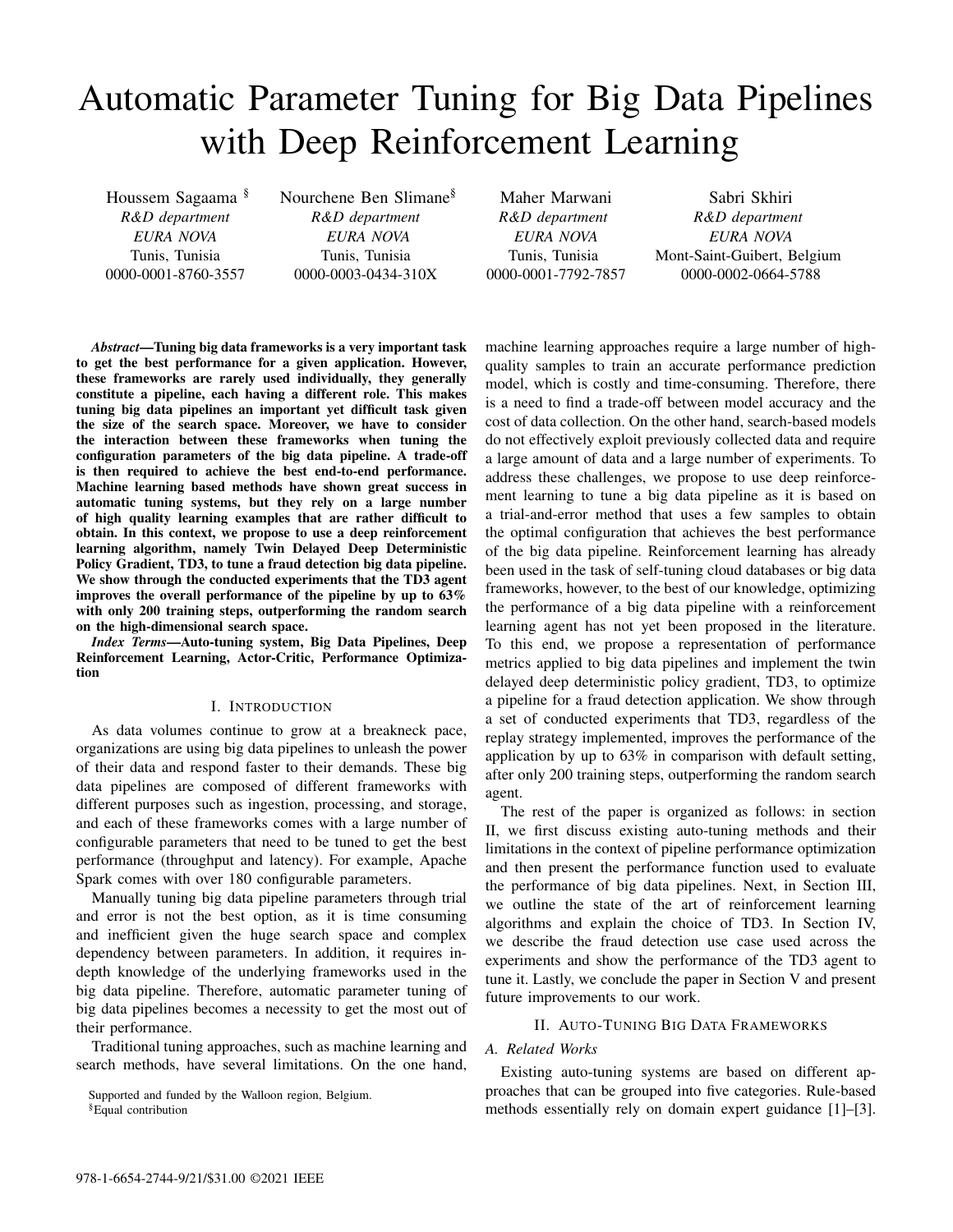They are simple to implement, but require in-depth knowledge of the system's internals. The disadvantage of this approach is that it takes a lot of time to follow the guidance structure. Although choosing a few parameters to tune minimizes the computational time, this can present a risk of performance degradation due to bad configurations.

Model-based methods are another category that uses costbased analytical designs to profile, predict, and optimize the performance of specific frameworks. They are computationally practical and can provide predictions with satisfactory accuracy. But it remains difficult to capture the complexity of the system's internal and runtime components. Examples of model-based systems can be found in [4]–[7].

Simulation-based methods use a simulated environment to learn and build models to predict the performance in different environments [8]–[11]. They provide insights into the application's runtime characteristics at a reasonable cost and in a safe manner. Nevertheless, they are inefficient due to the complexity of building a simulator, which requires extensive knowledge of the system internals and the application workload.

Search-based methods as in [12]–[16], consist of reproducing a set of runs on the same workload with different configuration settings until they converge to a suitable setting. Although they are simple to run and do not require much knowledge of the system internals, they require a large amount of data and a high number of experiments. In addition, the higher the dimension of the search space, the more difficult to find the optimal configuration.

Finally, learning-based methods rely on machine learning algorithms to train a performance prediction model which is used later to find the optimal configuration using a search model such as random search and genetic algorithm [17]–[21]. With these techniques, no specific information is required about the internal elements of the system, and relatively good results can be obtained. However, some algorithms may require a large training data set. In addition, choosing the right model and appropriate hyperparameters can be a difficult task.

Fig. 2 summarizes the differences between the different tuning methods and their evolution to cover more parameters while decreasing the required knowledge about the system under tuning.

Although most of these methods can successfully be applied



Fig. 1. Evolution of tuning methods over time

to tune a given framework and potentially lead to good results, some of them have limitations when it comes to tuning a multi-framework system. In fact, assuming that rule-based methods rely on the expertise of the domain specialists and require in-depth knowledge of the system to be tuned, it is impossible to cover the number of frameworks in the pipeline with the required advanced knowledge. Not to mention the fact that rule-based methods can only cover a small number of parameters, making them unsuitable in the context of a multi-framework parameter tuning.

This is also the case for the model-based methods. They are not able to cover the number of configurable parameters in the pipeline. Another problem that can be raised with modelbased methods is their lack of sustainability. In fact, these methods are highly dependent on the version of the system under tuning, upgrading the framework to a new version will potentially invalidate the model. This will be even more complicated for a multi-framework model.

Regarding simulation-based tuning methods, the main limitation that can be pointed out is the complexity of designing a simulation environment for multiple frameworks while respecting, not only the specificity of each framework that requires a deep knowledge of the system internals, but also the relationship between the different frameworks in the pipeline. Finally, search-based methods can be applied to tune a big data pipeline, but they require a large amount of data to converge to a good performance. This is mainly due to the highly dimensional search space of the pipeline being tuned. That being said, in this work we are interested in using learningbased methods, in particular those based on the trial-and-error learning strategy, which do not require any prior knowledge of the environment, nor a lot of training data to converge to good performance.

# *B. Problem Statement*

Consider a function  $Perf(c, r, w, d)$  which its output is a measure of the performance of a given application running on the big data pipeline.  $Perf$  takes as input the configuration  $c$ , the hardware resources  $r$ , the workload  $w$ , and the input data d. It is a function of the two metrics of reference regarding big data performance, i.e. the throughput and the latency over the pipeline. We represent the end-to-end latency,  $L_q$ , as the sum of the individual latency values for every framework in the pipeline  $i, L_i, (1)$ , and we represent the end-to-end throughput,  $T<sub>g</sub>$ , as the geometric mean of the individual frameworks throughput values,  $T_i$ , (2) since the individual throughput values can be in significantly different ranges depending on the corresponding framework and the job being run.

$$
L_g = \sum_i L_i \tag{1}
$$

$$
T_g = \sqrt[n]{\prod_{i=1}^n x_i}
$$
 (2)

Based on these definitions,  $Perf$  will be formulated as follows:

$$
Perf(c, r, w, d) = \frac{L_g}{T_g} \tag{3}
$$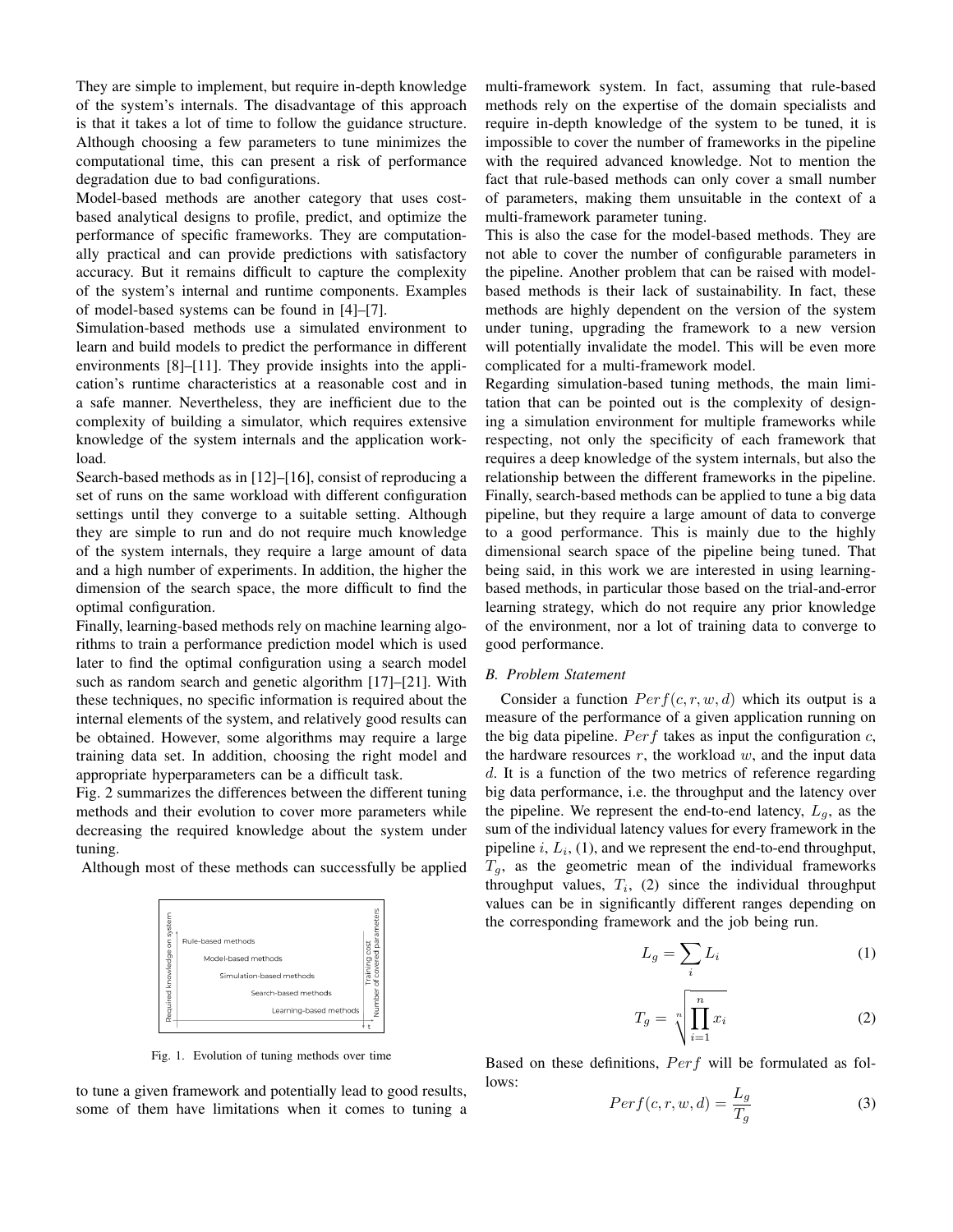Finally, we can formulate the tuning problem as an optimization problem where we maximize the performance function illustrated in (3) as follows:

$$
c^* = \underset{c}{\text{arg max}} \, Perf(c, r, w, d) \tag{4}
$$

In this work, the hardware resources  $r$  and the workload  $w$  are constant. We study only the impact of tuning the configuration  $c$  with different data sizes  $d$ .

#### III. REINFORCEMENT LEARNING

In reinforcement learning, the agent seeks to maximize a numerical reward signal while learning to map states to actions [22]. Particularly, RL online methods rely on the concept of trial-and-error with a direct interaction between the agent and the environment in which it evolves. As shown in Fig. 2, at every step t the agent observes the current state  $S_t$ , and takes an action  $A_t$ , after which it will receive a reward  $R_t$  from the environment, depending on the quality of this action at the state  $S_t$ , and observe the new state  $S_{t+1}$ . The agent performs



Fig. 2. The agent-environment interaction in a RL system [22].

actions according to a policy that it will try to optimize over the iterations. A policy defines the agent's behavior. It is a correspondence between the state space and the action space. The reward signal indicates immediately how good is the action that was taken by the agent. But since the goal is to maximize the long-term reward, the agent must know how to estimate the value of a given action at a given state. The value function indicates what is good in the long run. The value of a state is basically a prediction of the total amount of reward that could be accumulated in the future if the agent starts from that state. Unlike rewards that are directly given by the environment, values must be frequently re-estimated based on the sequence of observations made by the agent over the iterations. Value estimation is considered to be the most challenging part of RL algorithms, along with the exploration/exploitation trade-off. In fact, at each step, the agent can choose either to maximize the immediate reward (exploitation behavior) or to try a new action that might later lead to a better reward (exploration behavior). A good balance between both strategies is crucial for the agent to reach the best policy.

#### *A. Problem Formulation*

An optimization problem can be translated into a reinforcement learning one after an efficient representation of the RL problem components. We represent the different components of our RL tuning system as follows:

*a) The State Space:* in this work, the state is represented by the set of metrics that the agent will read via the monitoring tool for the different jobs running in the pipeline.

*b) The Action Space:* the tuning agent will recommend a configuration setting for the whole list of tunable parameters that it will receive. An action is a simultaneous association of N values to the N parameters to configure with respect to their corresponding ranges. In this work, the total number of parameters under tuning is 46 (see table I for more details)

TABLE I NUMBER OF TUNED PARAMETERS IN THE PIPELINE

| Component of the pipeline                           | Number of parameters |  |  |  |
|-----------------------------------------------------|----------------------|--|--|--|
| Spark                                               | $20*$                |  |  |  |
| Cassandra                                           |                      |  |  |  |
| Kafka                                               |                      |  |  |  |
| *Including the Spark-Cassandra connector parameters |                      |  |  |  |

<sup>∗</sup>Including the Spark-Cassandra connector parameters.

*c) The reward function:* The reward is a numerical signal perceived by the agent after every recommendation. We define the reward function as in (5) with respect to the initial performance  $Perf_{init}$  obtained with the default setting, and to both the current and past performances of the agent,  $Perf_t$ and  $Perft - 1$  respectively.

$$
reward = \begin{cases} 0 & \text{if } Perf_t = Perf_{init} \\ -100 & \text{if bad config} \\ \frac{Perf_t - Perf_{t-1}}{|Perf_t - Perf_{init}|} & \text{otherwise} \end{cases}
$$
(5)

The agent perceives a negative reward for each bad configuration. A recommended configuration is considered to be erroneous if a) the execution time of any of the jobs running in the pipeline exceeds the time limit, or b) the configuration results in an error in one of the applications (e.g. a memory error).

#### *B. The Tuning Agent*

Different RL approaches have been applied to the autotuning problem. For instance, MonkeyKing [21] applies valuebased RL algorithms to autotune Apache Spark. DQN [23] was proposed to address the challenge of approximating the optimal action-value function (6) by using deep neural networks.

$$
Q^*(s, a) = \max_{\pi} \mathbb{E}[r_t + \gamma r_{t+1} + \gamma^2 r_{t+2} + \dots | s_t = s, a_t = a, \pi]
$$
\n(6)

DQN was the first to introduce the replay memory buffer to avoid the correlation of training data, which is likely to lead to poor convergence of the network. To solve the problem of non-stationarity due to the constant update of the targets during the training, DQN introduced the target networks that are less frequently updated to allow for more stationarity. But since the target networks are not updated frequently enough, the target values will be inaccurate during the time between two successive updates, which makes the convergence of DQN slow. Moreover, although the replay buffer helped solve the data correlation problem, it should be mentioned that with a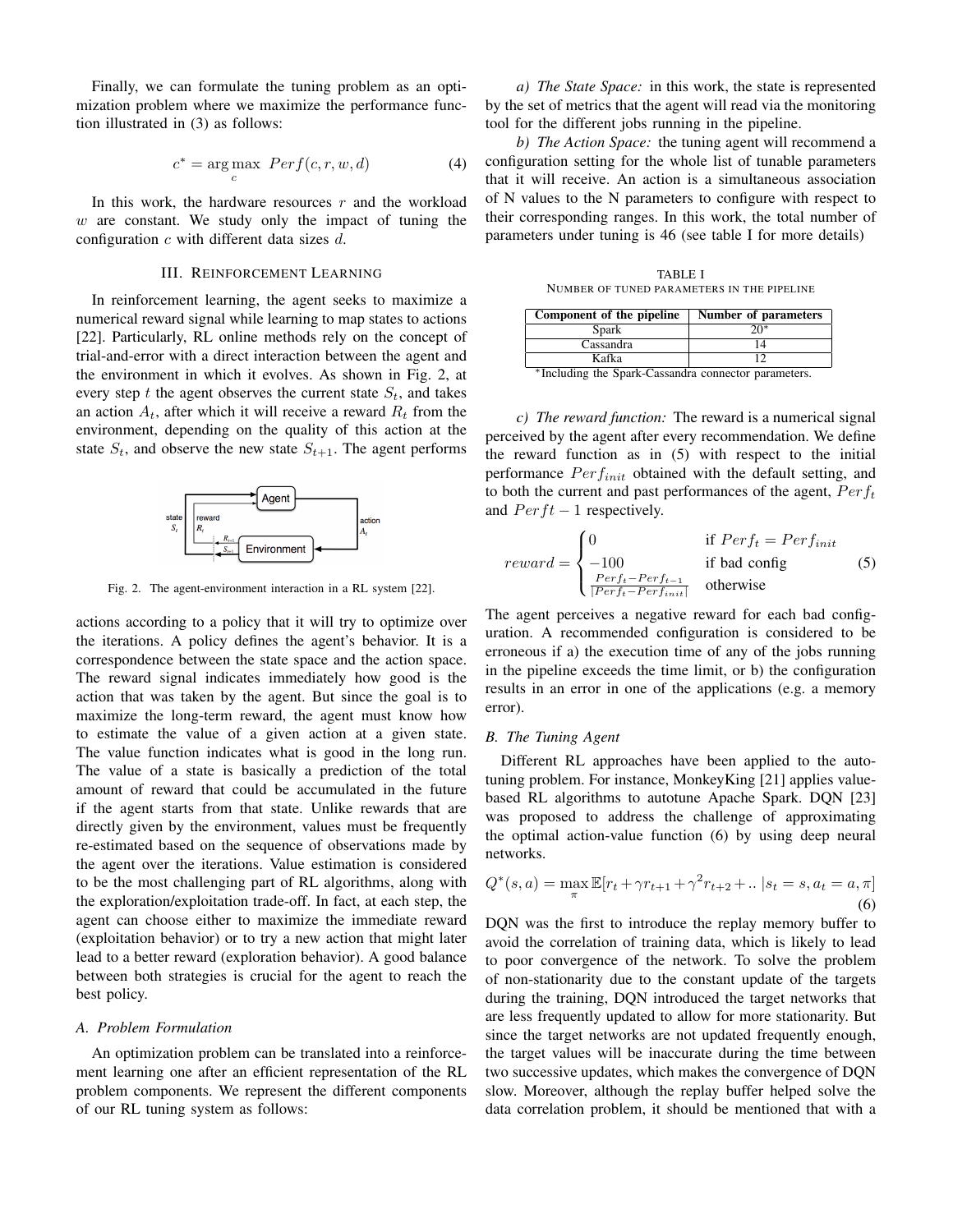large buffer the agent is more likely to pull old transitions that were generated by a poor policy to train the network. The Prioritized Experience Replay, PER, has been proposed as an alternative in [24]. It considers replaying important transitions more frequently, instead of recurrently using obsolete ones.

In a different approach, CDBTune [18] and QTune [20] implemented an actor-critic method, namely Deep Deterministic Policy Gradient, DDPG, to auto-tune cloud databases. Actor-critic methods learn a value-function (like value-based methods) and a policy (like policy gradient methods) at the same time, thus combining advantages of both methods. Since DQN is more suitable for discrete action spaces, DDPG can be perceived as an extension of DQN to continuous action spaces [25]. In fact, like DQN, DDPG uses the replay memory buffer to store past experiences and learn off-policy. It also uses the target network to bring stability to the learning process. But, instead of simply updating the target network with a fixed frequency, DDPG uses the sliding average (7) for both actor and critic. Doing so will make sure the target network (8) is still "behind" the trained network, but not as much as with DQN.

$$
\phi_{targ} \leftarrow \rho \phi_{targ} + (1 - \rho)\phi \tag{7}
$$

$$
y(r, s', d) = r + \gamma (1 - d) \max_{a'} Q_{\phi}(s', a')
$$
 (8)

As for the policy learning, DDPG trains a deterministic policy to maximize the Q-value. Since it's an off-policy algorithm, the behavior policy is separate from the target policy. It is updated by one step of gradient ascent (9), while the Qfunction is updated by one step of gradient descent with a batch of transitions  $B(10)$ .

$$
\nabla_{\theta} = \frac{1}{|B|} \sum_{s \in B} Q_{\phi}(s, \pi_{\theta}(s))
$$
\n(9)

$$
\nabla_{\phi} = \frac{1}{|B|} \sum_{(s,a,r,s',d) \in B} (Q_{\phi}(s,a) - y(r,s',d))^2 \tag{10}
$$

For a better exploration strategy, DDPG adds noise to actions during training. It can also be kept fixed or reduced over the course of training as well. DDPG is a good alternative to DQN, but it has some limitations though. This is because, in addition to being sensitive hyperparameters, the learned Q-function is also very likely to start over-estimating the Qvalues throughout the training, which makes the policy exploit the errors in the Q-function. Twin Delayed Deep Deterministic Policy Gradient, TD3 [26], solves these limitations in the same way as Double DQN [27] by adopting two Q-functions instead of one, and using the smaller value in the target to avoid the risk of over-estimation (11). TD3 learns its Q-functions in the same way that DDPG learns its single Q-function.

$$
y(r, s', d) = r + \gamma (1 - d) \min_{i=1,2} Q_{\phi_{i, \text{targ}}}(s', a'(s')) \tag{11}
$$

TD3 also performs target policy smoothing by adding additional noise to actions during training to avoid having peaks of Q-values that are most likely to be exploited by the policy and to lead to incorrect behavior like for DDPG. Actions that

will be used for the Q-learning target are based on the target policy  $\pi_{\theta_{targ}}$  with a clipped noise added on each dimension (12). The resulting target action is then clipped to lie in the valid action range.

$$
a'(s') = clip(\pi_{\theta_{targ}}(s') + clip(\epsilon, -c, c), a_{Low}, a_{High}),
$$
  

$$
\epsilon \sim N(0, \sigma)
$$
 (12)

Finally, the policy is trained following the same rule as DDPG, except that for TD3 the updates are less frequent than for DDPG. This increases the stability of the learning process.

In this work, we implement a TD3 agent to auto-tune a pipeline of Big Data frameworks. In fact, considering that value-based methods are only suitable for discrete actions and that our action space is a high-dimensional continuous space, its discretization will not only lead to a loss of information caused by the binning, but it will also drastically increase the complexity of our optimization problem (*the curse of dimensionality*). DQN and its variants are therefore not applicable for our tuning problem.

Since DDPG, the actor-critic method, showed good results in a different tuning task, and given that TD3 is supposed to improve performance over DDPG, we propose to implement TD3 for our tuning task.

In our implementation, for a better exploration at the beginning of the training, the agent takes random actions for a fixed number of steps sampled over valid actions. After that, the agent returns to normal TD3 exploration by adding noise to actions at training time. The agent interacts with the Big Data environment via the RL environment interface.

We compare the performance of the TD3 agent with its two replay strategies with random search. We express the performance improvement rate as the obtained gain in performance in comparison with the initial performance  $Perf_{init}$  obtained with the default setting.

#### IV. EXPERIMENTAL SETUP

# *A. The Use Case*



Fig. 3. The fraud detection big data pipeline.

With the emergence of payment systems and the increasing customer confidence in electronic payments, fraud detection has become a critical factor. However, detecting fraudulent transactions within seconds - so that the card provider can stop the transaction - requires scalable machine learning techniques and an architecture that can ingest, process, and analyze massive amounts of data. Fortunately, the expansion of the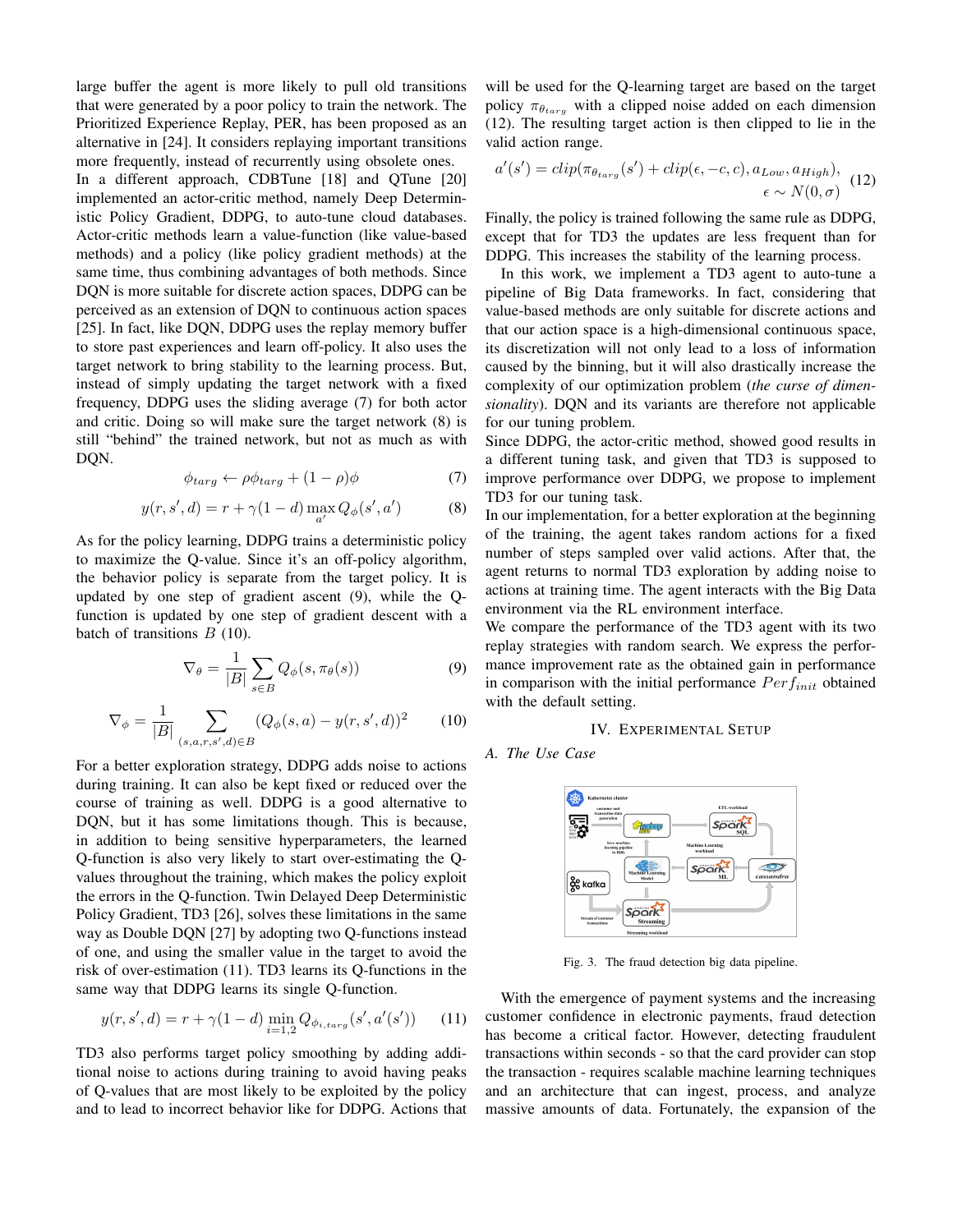open-source big data frameworks brought new possibilities and perspectives to the fraud detection field. In this paper, we used the fraud detection use case as an input application to our tuning agent, aiming at optimizing its performance as it is close to real-world use cases and combines both streaming and batch processing workloads, leveraging popular big data frameworks. This fraud detection pipeline, shown in Fig. 3, is based on an existing Github repository  $\frac{1}{1}$ , and integrates four Big Data frameworks that can be tuned:

*Kafka:* is a distributed messaging system that decouples processing from data producers and stores streams of events durably.

*Spark:* is a unified big data processing engine, with integrated modules for streaming, SQL, machine learning, and graph processing.

*Cassandra:* is a NoSQL distributed database that offers high availability and fault tolerance without sacrificing performance.

*Hadoop Distributed File System (HDFS):* is a highly available distributed file system that stores large files and provides high throughput to access them.

As shown in Fig. 3, the fraud detection application is based on the following three main workloads:

- The extract, transform and load workload (ETL) responsible for reading and transforming transactions and customer data from HDFS using Spark SQL and then storing it in Cassandra.
- The Machine Learning workload is responsible for reading data from Cassandra, and pre-processing them, then finally training a logistic regression model using Spark ML to detect fraudulent transactions.
- The streaming workload is responsible for reading a stream of transactions from Kafka and checking if the transaction is a fraud, and finally storing the results in Cassandra.

In order to improve the original fraud detection pipeline and adapt it to our needs, we made the following changes: First, we integrated HDFS as a storage layer and implemented a data generator for customer and transaction data. Second, we worked on the virtualization of the entire fraud detection pipeline as a Docker container, and prepared the pipeline for deployment in Kubernetes. Finally, we replaced the Random Forest model used in the machine learning workload with Logistic Regression, as Random Forest consumes too much resources to the point that running with the default configuration became impossible.

# *B. The Test Scenarios*

In this work, we compare the performance of the reinforcement learning algorithm TD3 for tuning the big data pipeline, against a baseline, i.e. random search.

For our TD3 agent, we evaluate the effectiveness of two different experience replay strategies, namely the classic random experience replay and the prioritized experience replay. The TD3 agent, with both replay strategies, is trained over 200 steps divided over 4 episodes of 50 steps each. The agent starts with an exploration phase over 32 steps after which the agent starts following a policy. The batch size used to train the networks is 16.

We conducted our experiments using the fraud detection big data pipeline with different input data sizes. For the first scenario, we used 5 million rows for the batch workloads, and for the second, we used 10 million rows. The streaming input rate is fixed to 200 rows/s for both scenarios.

We ran these experiments on Google Kubernetes Engine (GKE) with 5 nodes, each with 4 CPUs and 15 GB of memory.

# V. RESULTS AND DISCUSSION

The obtained results show that for the fraud detection pipeline, with a continuous action space of 46 parameters, our tuning agent achieves a better performance than random search, regardless of the memory replay strategy used during the training. In fact, for the first test scenario, with 5 Million rows as input data, the random agent improves the default performance by 25% only, raising the initial performance from about 0.14 to 0.17 with a high standard deviation of 0.06. However, the TD3 agent, for the same test scenario, and after 200 steps of training only, improves the default performance by around 60% bringing the performance to a higher threshold of 0.22 with a small standard deviation of about 0.009.

We also observed that the agent trained with prioritized experience replay performs better than the one trained with the random experience replay. In fact, the former achieves a 6% better performance than the latter. Fig. 4 shows that the TD3 agent trained with the prioritized experience replay achieves a higher performance during the training process compared to the one trained with random experience replay. This leads to a better policy at evaluation, as the aforementioned results show.

Details about the obtained results with the different tuning methods are presented in Table II, Table III and Table IV for the performance, the end-to-end latency, and the end-to-end throughput respectively.



Fig. 4. TD3 training process with different replay strategies.

A similar behavior is observed with a higher input data size of 10M rows. The random agent has a performance improvement rate of 29% against 39% and 41% for the two TD3 agents with random experience replay and prioritized experience replay respectively.

<sup>1</sup>https://github.com/SainathDutkar/Fraud Transaction Monitor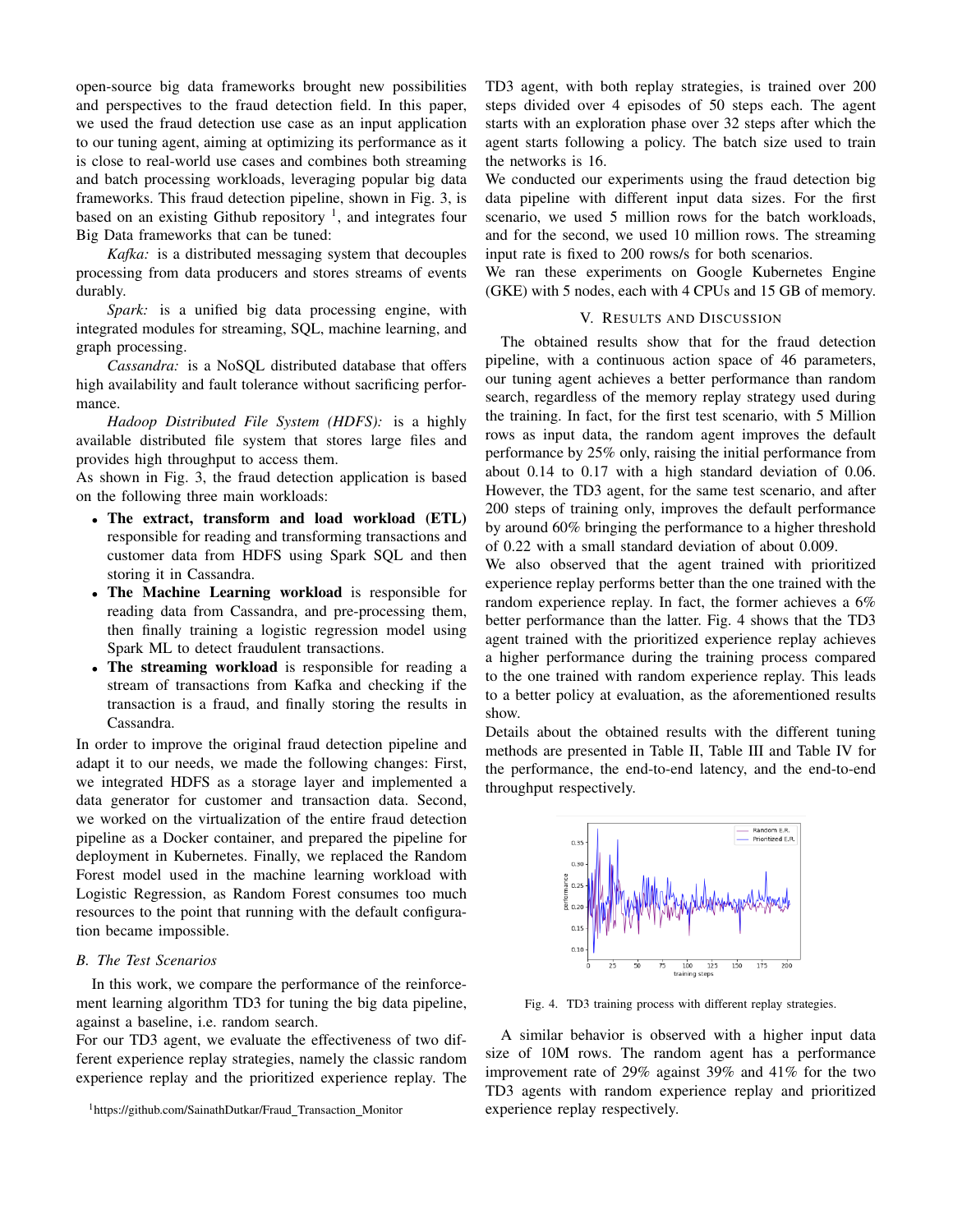| Data size | Agent            | avg. perf. | std.dev. | Impry     |
|-----------|------------------|------------|----------|-----------|
|           | Default          | 0.14274    |          |           |
| 5M rows   | Random Search    | 0.17204    | 0.06090s | 25.66%    |
|           | TD3 - Random E.R | 0.22321    | 0.0073s  | 56.37%    |
|           | $TD3 - P.E.R$    | 0.22640    | 0.0094s  | 63.13%    |
|           | Default          | 0.09762    |          |           |
| 10M rows  | Random Search    | 0.12670    | 0.03424  | 29.79%    |
|           | TD3 - Random E.R | 0.13604    | 0.00927  | 39.36%    |
|           | $TD3 - P.E.R$    | 0.13782    | 0.00554  | $41.18\%$ |

TABLE II PERFORMANCE RESULTS

TABLE III END-TO-END LATENCY RESULTS

| Data size | Agent            | avg. lat. | std.dev. | Imprv      |
|-----------|------------------|-----------|----------|------------|
| 5M rows   | Default          | 502.999s  |          |            |
|           | Random Search    | 434.754s  | 131.902s | $-15.11\%$ |
|           | TD3 - Random E.R | 377.547s  | 9.076s   | $-24.94\%$ |
|           | $TD3 - P.E.R$    | 374.110s  | 10.195s  | $-26.62\%$ |
|           | Default          | 840.332s  |          |            |
| 10M rows  | Random Search    | 759.95s   | 191.976s | $-10.34\%$ |
|           | TD3 - Random E.R | 731.47s   | 23.450s  | $-12.95%$  |
|           | $TD3 - P.E.R$    | 681.289s  | 17.907s  | $-18.92\%$ |

Detailed results for the performance, the end-to-end latency, and the end-to-end throughput can be found in Table II, Table III and Table IV.

#### VI. CONCLUSION AND FUTURE WORKS

In this paper, we propose to apply an actor-critic algorithm, namely Twin Delayed Deep Deterministic Policy Gradient, TD3, to automatically tune a big data pipeline. For the purpose of this article, we applied the tuning agent to optimize the performance of a fraud detection application. The choice of such a use case was made to show the performance of TD3 on a near real world use case, keeping in mind that the pipeline includes a number of widely used tunable big data frameworks. We have shown that TD3 improves the performance by 63% compared to the default configuration with only 200 steps despite the size of the continuous action space.

The experimental results also showed that prioritized experience replay improves the performance of the agent compared to the conventional random experience replay. However, it should be mentioned that the difference in performance between agents trained with the two strategies is not significant. In our future work, we suggest exploring and comparing

TABLE IV END-TO-END THROUGHPUT RESULTS

| Data size | Agent            | avg. tput | std.dev. | Impry     |
|-----------|------------------|-----------|----------|-----------|
| 5M rows   | Default          | 71.385    |          |           |
|           | Random Search    | 77.038    | 21.608   | 9.79%     |
|           | TD3 - Random E.R | 97.094    | 1.345    | 25.71%    |
|           | $TD3 - P.E.R$    | 97.61     | 1.779    | $27.25\%$ |
| 10M rows  | Default          | 81.661    |          |           |
|           | Random Search    | 92.602    | 21.608   | 13.80%    |
|           | TD3 - Random E.R | 99.733    | 2.850    | 18.07%    |
|           | $TD3 - P.E.R$    | 100.478   | 2.601    | $18.82\%$ |

other machine learning solutions to further improve the tuning performance of big data pipelines. We are also interested in meta-reinforcement learning to test its ability to adapt to workload variation on the same pipeline. In fact, it would be interesting to train a single model on different tasks and validate it on a new, previously unknown task. The agent will then recommend the best configuration based on its knowledge of previously tuned applications.

#### **REFERENCES**

- [1] P. A. Ivanenko, A. Y. Doroshenko, and K. A. Zhereb, "TuningGenie: Auto-Tuning Framework Based on Rewriting Rules," in *Information and Communication Technologies in Education, Research, and Industrial Applications*, V. Ermolayev, H. C. Mayr, M. Nikitchenko, A. Spivakovsky, and G. Zholtkevych, Eds. Cham: Springer International Publishing, 2014, pp. 139–158.
- [2] T. Xu, J. Zhang, P. Huang, J. Zheng, T. Sheng, D. Yuan, Y. Zhou, and S. Pasupathy, "Do Not Blame Users for Misconfigurations," in *Proceedings of the Twenty-Fourth ACM Symposium on Operating Systems Principles*, ser. SOSP '13. New York, NY, USA: Association for Computing Machinery, 2013, pp. 244–259.
- [3] R. Suda, K. Naono, K. Teranishi, and J. Cavazos, *Software Automatic Tuning: Concepts and State-of-the-Art Results*. New York, NY: Springer New York, 2010, pp. 3–15.
- [4] H. Herodotou, H. Lim, G. Luo, N. Borisov, L. Dong, F. B. Cetin, and S. Babu, "Starfish: A Self-tuning System for Big Data Analytics," in *In CIDR*, 2011, pp. 261–272.
- [5] C. Liu, D. Zeng, H. Yao, C. Hu, X. Yan, and Y. Fan, "MR-COF: A Genetic MapReduce Configuration Optimization Framework," in *Algorithms and Architectures for Parallel Processing*, G. Wang, A. Zomaya, G. Martinez, and K. Li, Eds. Cham: Springer International Publishing, 2015, pp. 344–357.
- [6] J. Shi, J. Zou, J. Lu, Z. Cao, S. Li, and C. Wang, "MRTuner: A Toolkit to Enable Holistic Optimization for Mapreduce Jobs," *Proc. VLDB Endow.*, vol. 7, no. 13, pp. 1319–1330, aug 2014.
- [7] N. Mishra, H. Zhang, J. D. Lafferty, and H. Hoffmann, "A probabilistic graphical model-based approach for minimizing energy under performance constraints," *SIGARCH Comput. Archit. News*, vol. 43, no. 1, p. 267–281, Mar. 2015.
- [8] S. Kadirvel and J. A. B. Fortes, "Grey-Box Approach for Performance Prediction in Map-Reduce Based Platforms," in *2012 21st International Conference on Computer Communications and Networks (ICCCN)*, jul 2012, pp. 1–9.
- [9] K. Wang, M. Maifi, and H. Khan, "Performance Prediction for Apache Spark Platform," 2015.
- [10] M. Cardosa, P. Narang, A. Chandra, H. Pucha, and A. Singh, "STEA-MEngine: Driving MapReduce provisioning in the cloud," in *2011 18th International Conference on High Performance Computing*, dec 2011, pp. 1–10.
- [11] G. Wang, A. R. Butt, P. Pandey, and K. Gupta, "A simulation approach to evaluating design decisions in MapReduce setups," in *2009 IEEE International Symposium on Modeling, Analysis Simulation of Computer and Telecommunication Systems*, 2009, pp. 1–11.
- [12] Y. Zhu, J. Liu, M. Guo, Y. Bao, W. Ma, Z. Liu, K. Song, and Y. Yang, "BestConfig: Tapping the performance potential of systems via automatic configuration tuning," in *SoCC 2017 - Proceedings of the 2017 Symposium on Cloud Computing*. Association for Computing Machinery, Inc, sep 2017, pp. 338–350.
- [13] G. Liao, K. Datta, and T. L. Willke, "Gunther: Search-Based Auto-Tuning of MapReduce," in *Euro-Par 2013 Parallel Processing*, F. Wolf, B. Mohr, and D. an Mey, Eds. Berlin, Heidelberg: Springer Berlin Heidelberg, 2013, pp. 406–419.
- [14] M. Li, L. Zeng, S. Meng, J. Tan, L. Zhang, A. R. Butt, and N. Fuller, "MRONLINE - MapReduce Online Performance Tuning," *Proceedings of the 23rd international symposium on High-performance parallel and distributed computing - HPDC '14*, 2014.
- [15] S. Kumar, S. Padakandla, L. Chandrashekar, P. Parihar, K. Gopinath, and S. Bhatnagar, "Scalable Performance Tuning of Hadoop MapReduce: A Noisy Gradient Approach," in *2017 IEEE 10th International Conference on Cloud Computing (CLOUD)*, jun 2017, pp. 375–382.